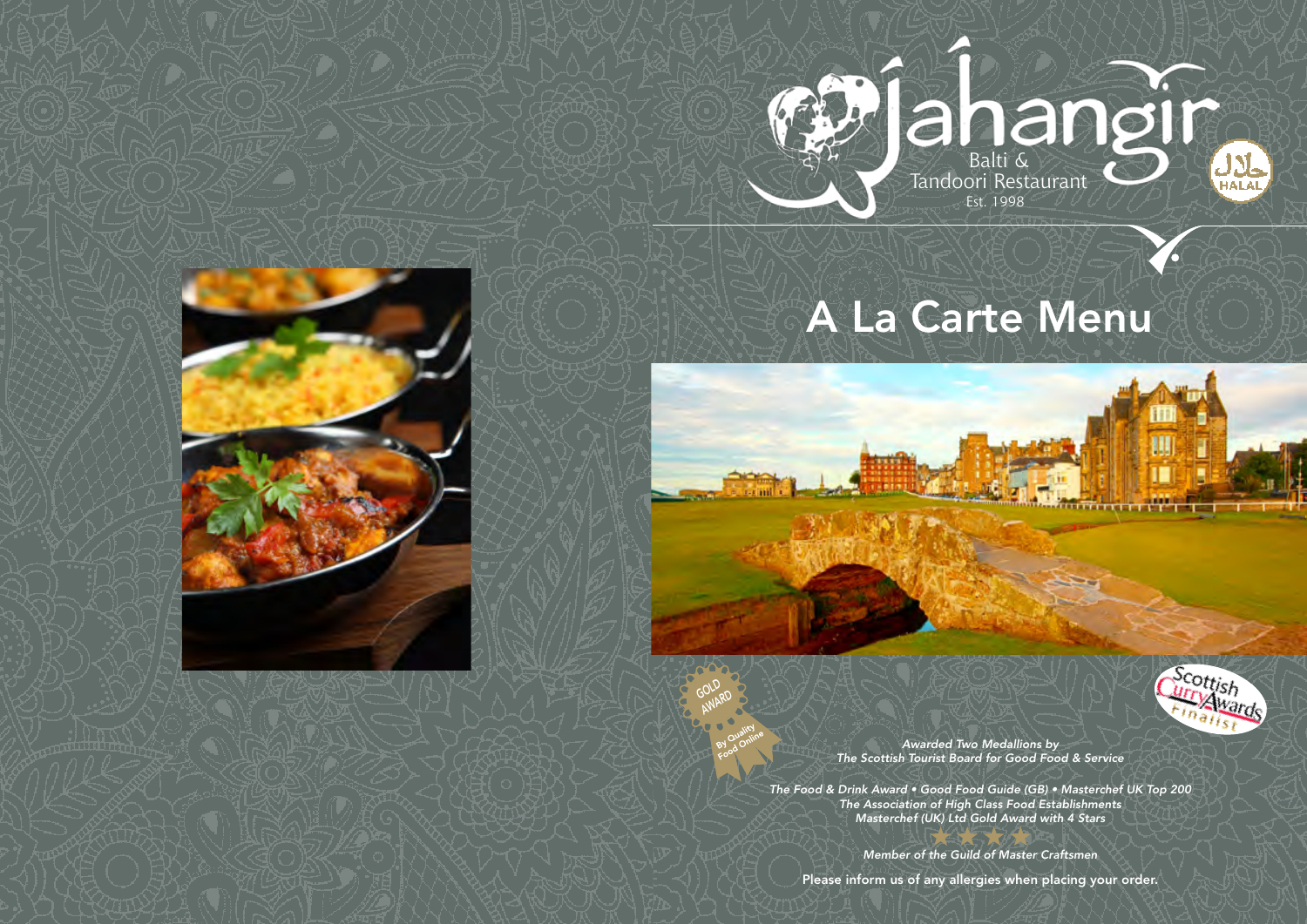

Mumtaz... The Taj Mahal. We welcome our patrons suggestions to improve upon the already efficient service provided and any complaint, however small, will be promptly dealt with by the management.



In the year 1558, a young Prince was born to King Akbar, ruler of the Mogul Empire and a direct descendant of the great Jenghis Khan..... he was called Jahangir.

Legend tells that although married to the strong-minded Noor Jahan, he became involved in a star-crossed romance with a dancing girl called Anarkali. Such was the Kings displeasure that he had her sentenced to death, but her mother, who had been a midwife at the birth of Jahangir, pleaded successfully for her life. Sentenced was altered to exile.

Jahangir's rule had a great impact on the destiny of his country, he signed a treaty with England in 1605 and this, in turn, led to the dominance of the East India Company throughout India.

> We endeavour to provide individual dishes and excellent service. If you feel that we haven't achieved this, please tell us.

Jahangir was succeeded in 1627 by his son Shah Jahan, he created the most romantic symbol of India to the world, in the memory of his loving wife,



Some of these dishes contain nuts.

Please note There is an additional service charge of £10.00 per person unless a main dish is ordered.

Management reserve the right to refuse service to any person, at their discretion.

If you enjoy the experience of the Jahangir, please tell your friends, but if something displeases you, please tell us.

> If you prefer to put your complains in writing, please email Mr Ali at the address below

> > info@jahangirstandrews.co.uk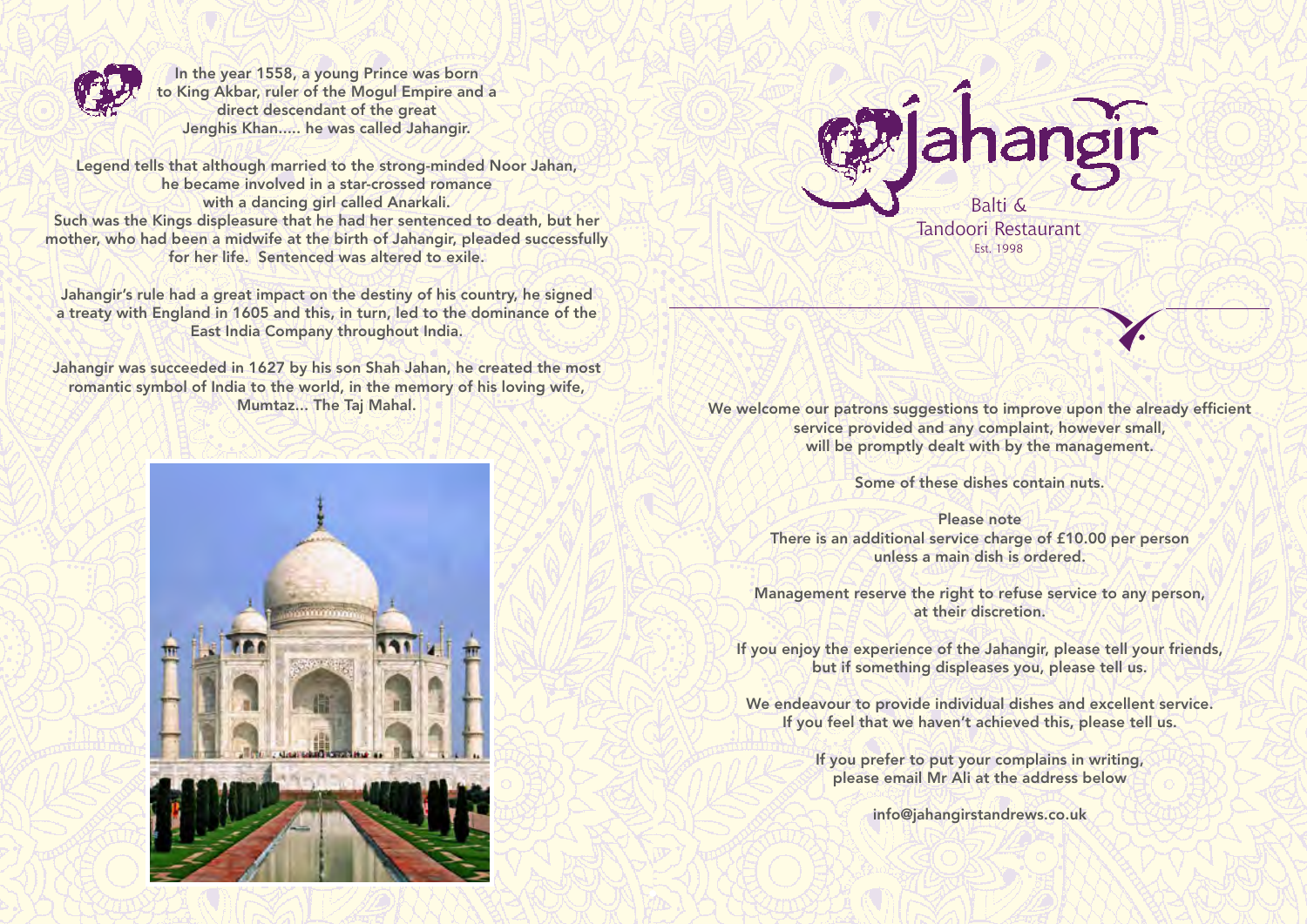| Mushroom Puri  £5.95                                                                                                       |  |
|----------------------------------------------------------------------------------------------------------------------------|--|
|                                                                                                                            |  |
| Spicy Chicken Puri  £6.95                                                                                                  |  |
| Chicken Tikka Puri  £7.50                                                                                                  |  |
| Prawn Puri  £7.50                                                                                                          |  |
| <b>King Prawn Puri £9.95</b>                                                                                               |  |
| Chicken Tikka £6.50                                                                                                        |  |
| Garlic Chicken Tikka  £7.50                                                                                                |  |
| Lamb Tikka  £7.50                                                                                                          |  |
| Tandoori Chatt Patt (Chicken Wings) £6.50                                                                                  |  |
| Grilled Salmon  £8.95                                                                                                      |  |
| Jahangir Special Chicken Tikka. £6.95                                                                                      |  |
| Garlic Jahangir Sp Chicken Tikka £7.50                                                                                     |  |
| Tandoori Lamb Chops  £8.95                                                                                                 |  |
| Mixed Starter  (Per Head) £7.50<br>Chicken tikka, seekh kebab, veg pakora,<br>chicken pakora, onion bhaji, potato fritters |  |
| <b>Mixed Starter with King Prawns £9.95</b>                                                                                |  |
| Mixed Kebab  £10.95<br>Chicken & lamb tikka, seekh kebab,<br>Jahangir special tikka, king prawn                            |  |

Cream of Chicken (Tin) ............£3.95 Lentil........................................ £3.95 Mulligatawny (Homemade) ..... £4.95

### POPPADOM & CHUTNEY

| Chilli Pickle  £1.50                            |
|-------------------------------------------------|
| Pickle Tray (onion, mango & mixed pickle) £3.95 |
|                                                 |
|                                                 |

### SOUPS

| Cream of Chicken (Tin)  £3.95 |  |  |
|-------------------------------|--|--|
|                               |  |  |

| Mixed Pickle  £1.50                             |  |
|-------------------------------------------------|--|
| Lime Pickle £1.50                               |  |
| Chilli Pickle  £1.50                            |  |
| Pickle Tray (onion, mango & mixed pickle) £3.95 |  |

### RICE

| <b>Fried Rice with Peas £4.95</b>                                                                     |  |
|-------------------------------------------------------------------------------------------------------|--|
| Kabli Chana Fried Rice (Chickpeas) £4.95                                                              |  |
| Vegetable Fried Rice  £4.95                                                                           |  |
| <b>Mushroom Fried Rice £4.95</b>                                                                      |  |
| Keema Fried Rice (Minced Lamb) £4.95                                                                  |  |
| Egg & Mushroom Fried Rice £4.95                                                                       |  |
|                                                                                                       |  |
| Coconut Rice £4.95                                                                                    |  |
| <b>Jahangir Special Rice  £5.50</b><br>Peas, cashew nuts, sultanas, spring onion and<br>mixed peppers |  |

### BREAD

| Keema Paratha (Minced Lamb)  £4.95 |  |
|------------------------------------|--|
| Garlic Paratha  £4.95              |  |
|                                    |  |
| Peshwari Paratha (Sweet) £4.95     |  |
| Aloo Paratha (Potato) £4.95        |  |
|                                    |  |
| <b>Butter Chapati  £2.50</b>       |  |
|                                    |  |
|                                    |  |
|                                    |  |

### **CHIPS**

| <b>Masala Chips £4.50</b> |  |
|---------------------------|--|

### Masala Chips................................ £4.50 TANDOORI NAAN BREADS

| Pakistani bread baked in the clay oven                                   | 5 |
|--------------------------------------------------------------------------|---|
|                                                                          |   |
|                                                                          |   |
| Garlic & Chilli Naan £4.50                                               |   |
| Peshwari Naan (Sweet)  £4.95<br>Sultanas, almonds, cashew nuts and cream |   |
| Keema Naan (Lamb Mince)  £4.95                                           |   |
| Aloo Naan (Potato) £4.75                                                 |   |
| Spicy Chicken Naan  £4.75                                                |   |

| Keema & Garlic Naan  £4.95                                          |  |
|---------------------------------------------------------------------|--|
| Cheese Naan £4.75                                                   |  |
| <b>Cheese &amp; Garlic Naan £4.75</b>                               |  |
| <b>Cheese &amp; Onion Naan  £4.75</b>                               |  |
| Garlic & Coriander Naan £4.50                                       |  |
| Tandoori Roti  £2.95                                                |  |
| Tandoori Paratha  £3.95<br>Flaky butter rich bread baked in tandoor |  |
| Lahori Kulcha with sesame seeds £3.95                               |  |



## APPETISERS

| Vegetable Pakora  £5.75           |  |
|-----------------------------------|--|
| Chicken Pakora £6.75              |  |
|                                   |  |
|                                   |  |
| Paneer Pakora  £6.75              |  |
| Mushroom Pakora  £5.95            |  |
| King Prawn Pakora  £9.95          |  |
| Haggis Pakora  £6.95              |  |
|                                   |  |
| Onion Bhaji  £5.75                |  |
| Samosa (Meat)  £6.25              |  |
| Samosa (Vegetable)  £6.50         |  |
| Garlic Mushrooms £6.25            |  |
| Spicy Garlic Mushrooms  £6.50     |  |
| Garlic Prawns £6.95               |  |
| <b>Spicy Garlic Prawns  £6.95</b> |  |
| <b>Garlic King Prawns  £9.95</b>  |  |
| Garlic Achari King Prawns  £9.95  |  |
|                                   |  |
| Seekh Kebab  £6.75                |  |
| Prawn Cocktail £5.95              |  |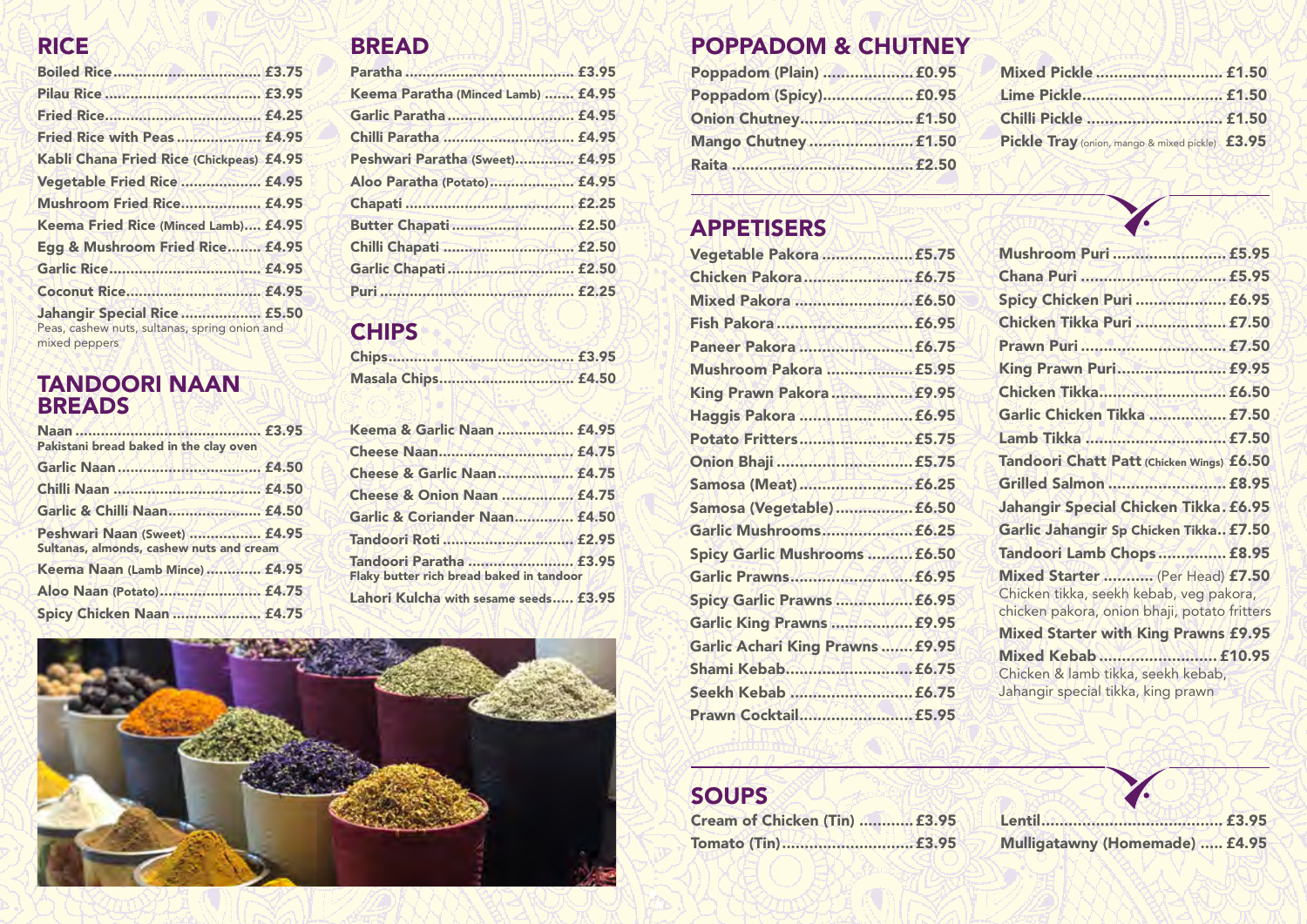### CHARCOAL TANDOORI (Rice included)

The Tandoor is a traditional style clay oven of the North West Frontier. All served with accompaniments of rice, salad and a special tandoori mild, medium or hot sauce. (Served on sizzler)

Tandoori Mixed Grill................................................................................ £22.95 A quarter tandoori chicken, seekh kebab, king prawn, chicken tikka and lamb tikka, accompanied by rice, salad and sauce.

Tandoori Lamb Chops .............................................................................. £19.95 Tender lamb chops marinated overnight in fresh yoghurt, ground coriander, ground mint, green chillies, cumin, mace, fenugreek powder and ginger & garlic paste, cooked in a charcoal oven.

Royal Meaty Platter................................................................................. £20.95 Lamb Tikka, Lamb Chops, Seekh Kebab.

Tandoori Seekh Kebab............................................................................. £17.95 Minced lamb, mixed onions, herbs and Pakistani spices, cooked in a charcoal oven.

1/2 Tandoori Chicken (on the bone) ............................................................. £18.95 Half chicken, marinated in yoghurt and spices, then cooked in a charcoal oven.

Chicken Tikka Kebab ............................................................................... £17.95 Boneless chunks of chicken, marinated in fresh garlic, yoghurt and spices, then cooked in the charcoal oven.

Lamb Tikka Kebab................................................................................... £19.95 Succulent pieces of tender lamb, marinated in our special sauce, flavoured with fresh spices and cooked in the charcoal oven.

Chicken & Lamb Tikka Kebab.................................................................. £19.95 Pieces of lamb and chicken tikka marinated with fresh spices and cooked in the charcoal oven.

Egyptian Kebab (Chicken Tikka).................................................................. £17.95 Tender pieces of chicken fillet, marinated in dry herbs, and cooked in a charcoal oven on a skewer with mushrooms, onions and green peppers.

Turkish Kebab (Lamb Tikka) ........................................................................ £19.95 Shashlik - Tender cubes of lamb marinated in fresh ground spices, and cooked in a charcoal oven on a skewer with mushrooms, onions and green peppers.

Jahangir Special Chicken Kebab (Add Garlic for £1).................................... £18.95 One of our new kebabs, diced chicken cooked in a charcoal oven with extra ginger, garlic, jeera powder and black pepper.

Jahangir Shahi Chicken Kebab ................................................................ £19.95 Breast cubes of chicken, marinated in homemade yoghurt with extra ginger, garlic, cumin powder and black pepper with onions, mushrooms and peppers cooked in a charcoal oven.

### VEGETABLE SIDE DISHES

| Kabli Chana (chickpeas)  £5.95             |                           |
|--------------------------------------------|---------------------------|
| <b>Bombay Aloo (potatoes) £5.95</b>        | Mushroom Bhaji<br>E5.95   |
| Aloo Ghobi (cauliflower & potatoes). £5.95 |                           |
| Saag Aloo (spinach & potatoes)  £5.95      |                           |
| Tarka Dal (red lentils) £5.95              | Aubergine Courgette £5.95 |
|                                            | Mixed Vegetables £5.95    |



| pper, brandy & cream sauce£20.95 |  |
|----------------------------------|--|
|                                  |  |
|                                  |  |
|                                  |  |
|                                  |  |
|                                  |  |



| Kabli Chana (chickpeas)  £5.95             |                           |
|--------------------------------------------|---------------------------|
|                                            |                           |
| Aloo Ghobi (cauliflower & potatoes). £5.95 |                           |
| Saag Aloo (spinach & potatoes)  £5.95      |                           |
|                                            | Aubergine Courgette £5.95 |
|                                            | Mixed Vegetables £5.95    |

Can be prepared as a main dish for £11.95

Saag Paneer............................£6.50 Aloo Matar Paneer..................£6.50

Can be prepared as a main dish for £12.95

### EUROPEAN CUISINE

All garnished with fresh salad and served with chips or roast potatoes.

| Steak Diane Cooked in a mushroom, pepper, brandy & cream sauce £20.95 |  |
|-----------------------------------------------------------------------|--|
|                                                                       |  |
|                                                                       |  |
|                                                                       |  |
|                                                                       |  |

### **OMELETTES**

All garnished with fresh salad and served with chips or roast potatoes.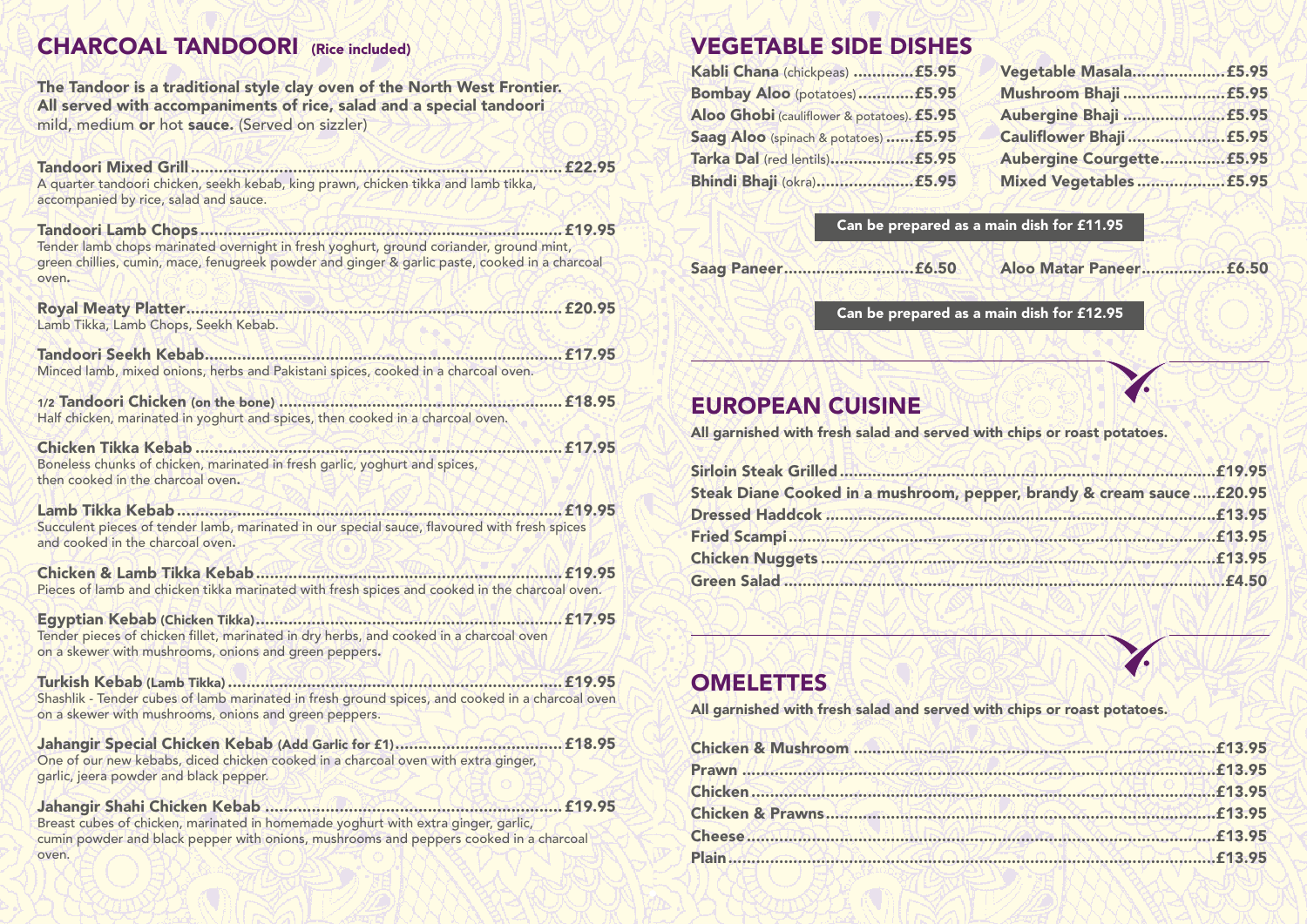### SEAFOOD SELECTION (Rice included)

Tandoori King Prawns (Add Garlic for £1 E Jumbo king prawns, smothered in fresh garlic and

Tandoori Salmon ...............................................................................................£19.95 Mouth-watering fillets of Scottish pink salmon bath ginger, lemon juice and a trace of mustard oil, then

Nawabi Machi (Fish) ................................................................................£18.95 Fresh local fish, marinated in garlic, ginger, green cooked with tomato, green peppers, spring onion

Seafood Sizzler (King Prawn & Fish) ......

### **JAHANGIR SPECIAL TIKKA**

Tandoori Fish ...........................................................................................£18.95 Succulent fresh fish fillet marinated in Jahangir spice grill.

Royal Fish ................................................................................................£19.95 The Scottish salmon fillet is marinated in lime juice then fried quickly in mustard oil, cooked with garl the grill.

A maximum quantity of onions, seasoned with a special collection of spices.

### North Indian Garlic Chilli (Hot) This dish is very famous in North India. Cooked with extra garlic and ginger, crushed green chillies

and other North Indian Spices. This is a Madras Hot curry. Matka Chilli Bhuna (Hot) Traditional Punjabi dish, cooked with fresh tomato, green chillies, garlic, ginger, coriander and spring onion.

Lahori Special Tikka (Med to Hot)

Jahangir special tikka cooked in Greek style yoghurt, touch of cream and spring onions with coarse black pepper to give a unique taste of Lahore (Recommended)

Nilgiri Tikka (Med to Hot) From the hill of Nilgiri, cooked with spinach, touch of fresh cream and hint of garden mint.

Ginger Curry (Med to Hot) Succulent pieces of meat cooked in a dry sauce, with juliennes of ginger.

Keema Murgh (Med to Hot) Cooked with Jahangir special tikka and lamb mince.

| chilli paste, fresh lemon juice and mustard,<br>and coriander cooked under the grill.<br>£20.95         |
|---------------------------------------------------------------------------------------------------------|
| £18.95                                                                                                  |
| $$ £19.95<br>e, tumeric, green chilli and other spices<br>ic, onion, tomato and aubergine, cooked under |
| £18.95<br>ecial tandoori spices then cooked under the                                                   |
| E19.95<br>hed in a rich marinade of Ajwain<br>n cooked under the grill.                                 |
| $$ £22.95<br><b>Extra)</b><br>I herbs, then delicately cooked in our clay oven.                         |

## TRADITIONAL CURRIES

| Chicken & Lamb £13.95   |  |
|-------------------------|--|
|                         |  |
| Chicken & Prawn  £14.95 |  |

Chicken...................................... £12.95 Lamb...........................................£13.95 Chicken & Lamb......................... £13.95 Lamb & Prawn............................£15.95

Prawn ........................................ £13.95 Vegetable...................................£11.95

Chicken & Prawn ....................... £14.95 King Prawn.................................£17.95

#### Bhuna (Med)

A thoroughly garnished dish with garlic, ginger, onion, mixed peppers and a few selected spices.

#### Dupiaza (Med)

#### Korma (Mild)

A delicate preparation of cream and spices, producing a very mild curry.

#### Dhansak (Med)

Cooked with curried lentils and well seasoned with spices.

Rogan Josh (Med)

Marinated in spicy yoghurt stir fried with garlic, curried onion, tomatoes, spring

onion & peppers.

Pathia (Med to Hot)

Slightly sweet and sour curry, cooked with

mango chutney and lemon sauce.

A fairly hot curry.

Vindaloo

A very hot curry.

**Madras** 

Methi (Med)

Fresh fennel leafy curry with special spices.

### HOUSE THALIS

Our Thalis offer delightful little portions of a connoisseurs selection of four most popular main courses - Bhuna, Kurma, Tikka Masala and Punjabi Masala, enabling you to discover the intricacies of our cuisine.

| Chicken Thali £19.95 | Vegetable Thali £18.95          |
|----------------------|---------------------------------|
|                      | Chicken & Lamb Thali  £22.95    |
| Seafood Thali £22.95 | <b>King Prawn Thali  £24.95</b> |

| Vegetable Thali £18.95      |  |
|-----------------------------|--|
| Chicken & Lamb Thali £22.95 |  |
| King Prawn Thali  £24.95    |  |

### BIRYANIS

A royal dish of Moghul origin, cooked with Basmati fried rice, with a touch of fresh mint, onions, peppers, peas and yoghurt and accompanied with a vegetable curry cooked to a strength suitable for you, Mild, Medium or Hot and fresh salad.

|                       | Chicken & Prawn  £15.95             |
|-----------------------|-------------------------------------|
|                       | Chicken Tikka  £15.95               |
| Chicken & Lamb £16.95 | Keema (Mince)  £16.95               |
|                       |                                     |
|                       | <b>Prawn, King Prawn &amp; Fish</b> |

| Chicken & Prawn  £15.95             |  |
|-------------------------------------|--|
| Chicken Tikka  £15.95               |  |
| Keema (Mince)  £16.95               |  |
| Seafood Biryani  £17.95             |  |
| <b>Prawn, King Prawn &amp; Fish</b> |  |